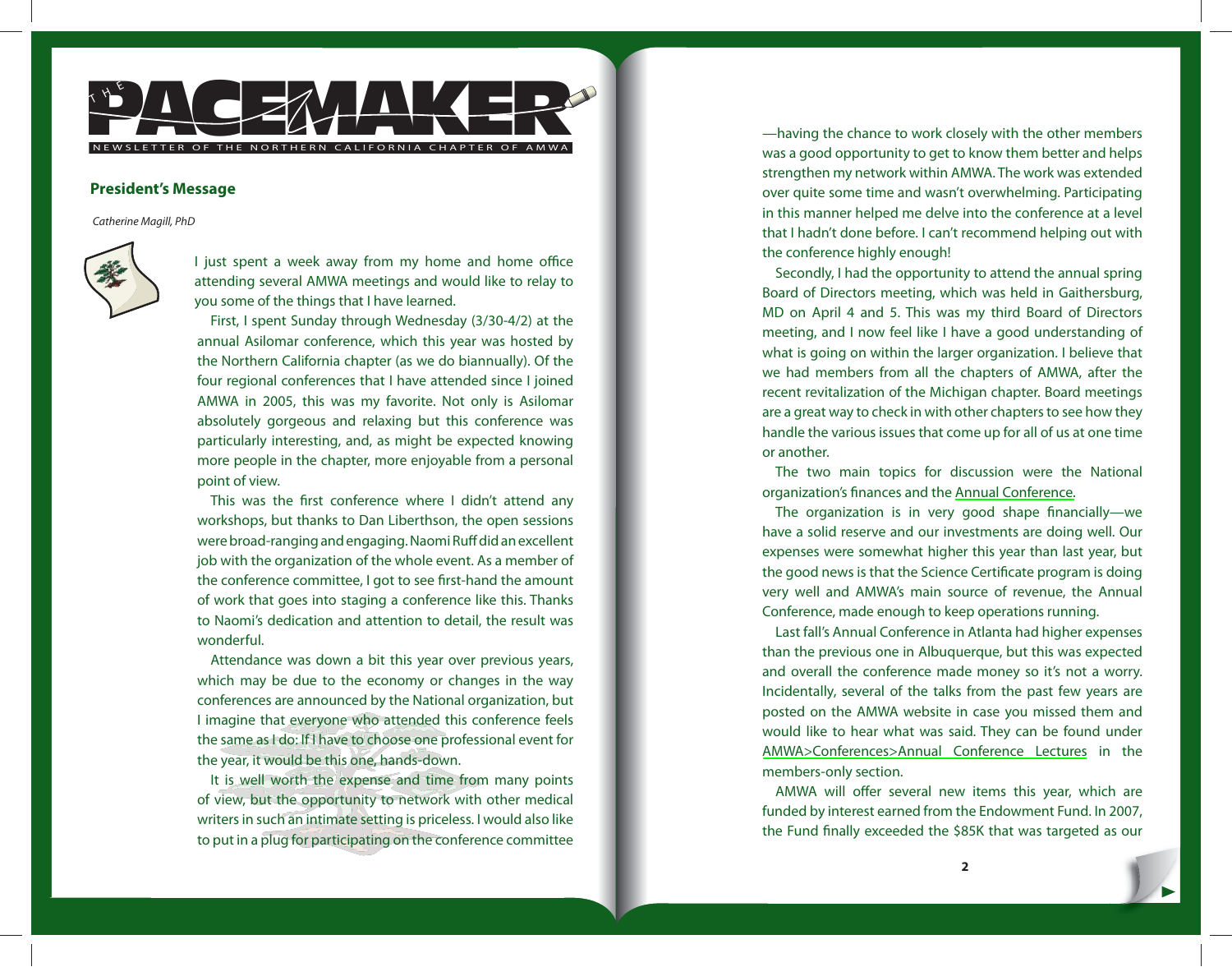goal. Meeting that initial funding goal finally allows us to use the interest to fund special projects.

The first of these is to develop a searchable archive of the Dear Edie columns from the AMWA Journal, which people have enjoyed so much over the years. The indexing process is already underway.

Secondly, we are setting up several webinars, the first of which was last year's introduction to the 10th Edition of AMA's Manual of Style, by Cheryl Iverson and Annette Flanagin. Their slides are posted on the AMWA website under [AMWA>Membership>Webinar AMA Manual of Style](http://www.amwa.org/default.asp?id=361).

This year we will hold a "Dear Edie Live" webinar, targeted for May 29. Edie will give a short presentation and then open the webinar to questions from the audience. She has agreed to pull some interesting and relevant visual materials from her personal archives, which should add even more color to her presentation. This webinar is expected to draw a large audience.

The second webinar, which will probably be held in August, will likely be on a topic related to electronic Common Technical Document submission. It will be led by a representative of the FDA (CDER); planning is still in progress.

As for this year's [Annual Conference,](http://www.amwa.org/default.asp?id=398) which will be held in Louisville, KY things are looking very good. The overall theme is "Setting the Pace" due to Louisville's association with horse racing. The program is almost completely in place and it looks like a terrific meeting. This year's conference will include activities related to personal healthcare, such as blood pressure screening, etc.

We only had a handful of poster submissions, so the poster session will be small, but there will be eight new workshops, all part of the Science Curriculum (offered on a not-for-credit basis).

Outside the conference there will be six tours of the Louisville area: (1) breakfast at Churchill Downs, and tours of (2) the Louisville Glass Works, (3) the Cardiovascular Innovation Institute at the University of Louisville, (4) the Paris Simulation Center at the University of Louisville Health Science Campus (supports training of current and future healthcare professionals), (5) Heaven Hill Distilleries and the Bourbon Heritage Center, and (6) the Kentucky Horse Park.

There were also several other topics discussed at the Board of Directors meeting, the first of which was the [AMWA Code of Ethics.](http://www.amwa.org/default.asp?id=114) This discussion is summarized in another article in this issue of The Pacemaker.

We also discussed new member recruitment, how to encourage more people to attend events and meetings and hopefully join the organization. Many chapters have done outreach at colleges and universities, particularly ones that have existing medical/scientific communication programs.

It was also suggested that we contact career development offices, which occasionally put on events highlighting different career options. Having an AMWA member discuss medical writing and AMWA can be a great way to get the word out.

Finally we had a good meeting of the Chapter Delegates. We discussed ideas for spending the Chapter Travel fund, which is a small fund set aside to help chapters send a delegate to the annual meeting, if necessary.

This fund has been growing and there has been some discussion about other ways to spend it for the benefit of members. Potential uses are scholarships to attend the Annual Conference, regional conferences or other chapter events.

To this end, we will hold a "Member Needs Assessment" survey. I would strongly encourage you to take this survey. A link to the survey, hosted by SurveyMonkey.com, will be emailed within a month or so. Your candid responses to this survey will allow us to more effectively serve our members' needs.

How seriously do we take these responses? The concept of the Science Curriculum came from this type of survey.

We were also reminded to point out the location of the "Willingness to Serve" questionnaire, which is posted on the website under [AMWA>Members Only>Membership>Willingn](http://www.amwa.org/default/members.only/wilingnesstoserve.pdf) [ess to Serve.](http://www.amwa.org/default/members.only/wilingnesstoserve.pdf)

Your responses to this questionnaire are how we match members with jobs or roles in AMWA for which they have expressed an interest. There are many small and not so small jobs, all of which are important to keep this vibrant all-volunteer organization as active as it is. If you haven't filled out one out of these questionaires recently, please do so.

All in all, it was a busy week, with no direct remuneration, but participating in this organization at both the chapter and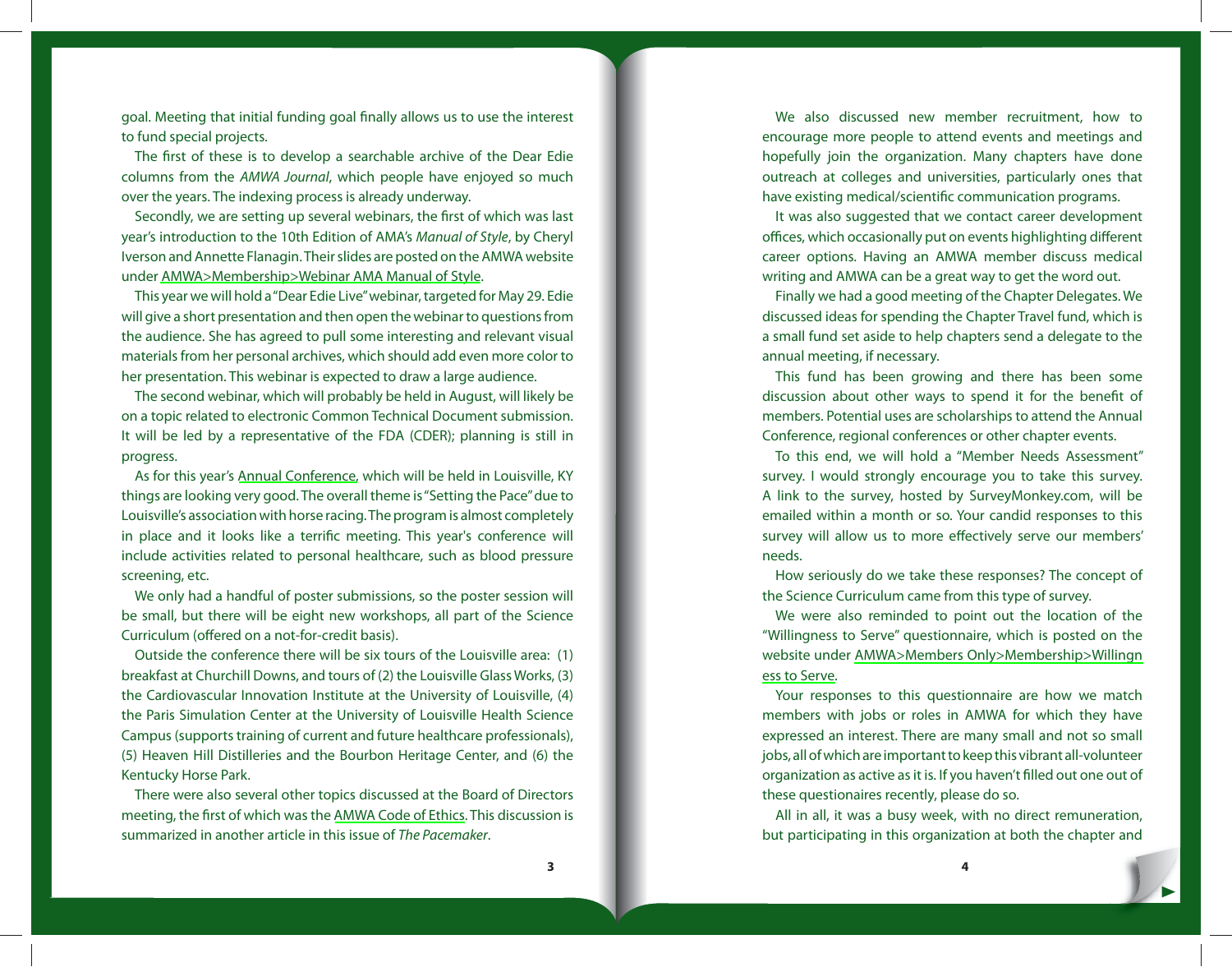national levels gives me a sense of doing something constructive in support of my career. I'm confident that it will eventually pay off professionally as well as it has personally.

## **Did you know?**

Members of AMWA have access to:

- Harrison's Online the complete contents of Harrison's Principles of Internal Medicine, 17th edition
- 30% discount on individual subscriptions to MDConsult •
- 50% discount on Reference Manager(r) or Endnote(r) bibliographic database software
- 25% discount on full-text article delivery from GKDocuments •
- 20% discount on the AMA Manual of Style, 10th edition See the Members Only page on the AMWA website for links and more details.

## **Wilderness Medicine Kicks of Pacific Coast Conference** Mimi Wessling, PhD

As medical writers, we typically work with materials that had their origins in a hospital or clinic, with plenty of the technological advances of modern medicine at hand available to patients and their well-trained medical professionals. Dr. Paul Auerbach, the keynote speaker at the 2008 Asilomar conference, introduced us to a way of practicing medicine that has only one thing in common with medicine in the modern hospital: the well-trained professionals.

Snake bites, falling through the ice on a fishing trip (a frequent accident among people I knew when living in Michigan), getting injured while skiing or mountain climbing... here is the stuff of wilderness medicine.

Speaking of falling through the ice, Dr. Auerbach shared a video of a demonstration of an appropriate rescue technique. Yes, a wilderness physician actually jumped through a thin spot and directed a group of rescuers how to go about pulling him out. It was a chilling experience, even second-hand.

Not all of Dr. Auerbach's presentation was staged video. While on a climb in Tibet, he was the victim of contaminated food. His life was saved by the generosity of a Buddhist monk who gave him a golden Buddha—and a blister pack of Cipro!

If you're interested in learning about wilderness medicine, check the Wilderness Medical Society website, [www.wms.org,](http://www.wms.org) or delve into one of Dr. Auerbach's many books.

# **Coast to Coast Cost-free Courses**

- The Massachusetts Institute of Technology (MIT) and UC Berkeley have made some of their courses available online for your learning pleasure—and at the best price of all: Free!
- Some of the courses currently available through MIT's Open Courseware (OCW) include:
- DNA Damage Checkpoints: The Emergency Brake on the Road to Cancer
- The Fountain of Life: From Dolly to Customized Embryonic Stem Cells
- Neural Basis of Vision and Audition
- Design of Medical Devices and Implants •
- Information Technology in the Health Care System of the Future Older courses (taught in 2001 to 2003) available through the archives include:
- Neurology, Neuropsychology, and Neurobiology of Aging •
- Biochemistry and Pharmacology of Synaptic Transmission
- Developmental Neurobiology •
- Gastroenterology •
- Genetic Neurobiology •
- Principles of Pharmacology
- Cellular and Molecular Immunology
- Quantitative Physiology: Cells and Tissues
	- To find out more about OCW, visit <http://ocw.mit.edu/> [OcwWeb/web/home/home/index.htm.](http://ocw.mit.edu/)
	- In our own backyard, UC Berkeley has several courses available via webcast and podcast. Courses for spring 2008 include:
- Cell Biology
- Introduction to Human Nutrition
- Developmental Psychopathology
	- Courses of interest from prior terms include:
- Epidemiologic Methods I
- General Genetics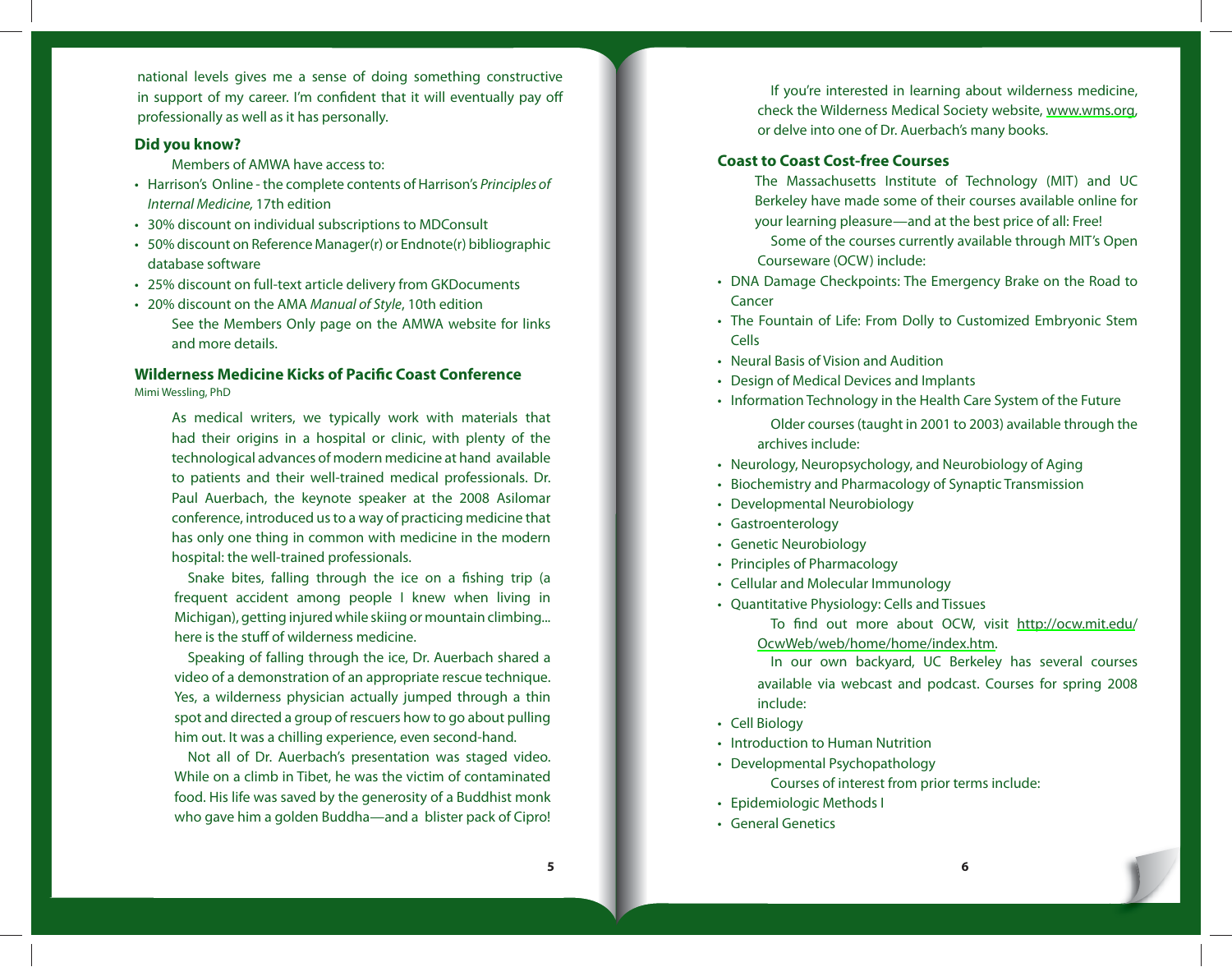- General Human Anatomy •
- Structural Aspects of Biomaterials

To find out more about UC Berkeley's course offerings, visit <http://webcast.berkeley.edu>

## **Asilomar Splits its Sides**

The wonderful (and infamous) skit viewed by those fortunate enough to be at the Pacific Coast Conference at Asilomar is now available via [streaming video](http://www.eatlime.com/play_5E862FD5-7887-7FD6-7581-5E380C5CDEF6) or by [download.](http://www.woofiles.com/dl-134397-ieifNjOM-WrikadoThe.avi)

Our thanks to Sunil Patel, writer, director, and producer, the AMWA players, and Barbara Arnoldusson for the video!

## **Getting from Rejection to Revision**

Mimi Wessling, PhD

Pacific Coast Conference open session speaker Genevieve Bjorn, MS provided multiple insights on how to go "from rejection to revision." Her focus was on Web writing, examining how readers interact differently with text on the screen as opposed to text on the page.

Bjorn looked at ways to make medical writing for the Web more effective, writing Web page content, creating scripts, and crafting interactive material.

Studies by Jakob Nielsen and others have revealed that there are two kinds of readers of Web material, she explained: methodical readers and scanners. Writers must consider both types. We need to look at placement, column width, white space, and color choices, Bjorn said. We should also eliminate at least half of "to be" verbs and use rollovers instead of clicks to bring up linked material.

The hot field of writing medical scripts also has its way-todo-it-best, conceptualized as a series of three questions:

- Why is the disease state important? •
- What is the problem that needs resolution? •

What solves the problem? •

We're telling a story with every script, Bjorn explained. And just like every successful storyteller, the medical writer must pick out the basic elements of the story before starting to write. It is that essential preplanning and preplotting of the

story line that makes the difference between a successful script and one more yawner.

Interactive material is another area where medical writers need to hone our techniques to a non-print application. The goal is to engage the learner in performing an action, which encourages deeper involvement than simpley reading. That means including quizzes and tests to activate other centers of learning. The most successful interactive materials involve multiple senses to heighten critical thinking.

Finally, blogging is yet another way that medical writers can expand their purview: it's more than a fun outlet; it's a way to reach new audiences.

For more information, please see [www.genevivebjorn.com.](www.genevivebjorn.com)

# **The Tomales Bay Writers' Workshops 2008 October 22-27, 2008, Marconi Center, Tomales Bay**

The Creative Writing Program at the University of California, Davis and its director, Pam Houston, will present The Tomales Bay Writers' Workshops in October of 2008. The event brings writers into close community with nationally known poets, writers, editors, and agents for five days of intensive conversation about craft.

Pulitzer Prize winner Jane Smiley, author of "A Thousand Acres," "Horse Heaven" and most recently "Ten Days in the Hills" will be this year's keynote speaker. Pam Houston is the author of the novel, "Sight Hound," and two collections of linked short stories, "Cowboys Are My Weakness" and "Waltzing the Cat." The faculty includes:

- Dorothy Allison, "Bastard Out of Carolina," "Cavedweller" and "Two or Three Things I Know For Sure"
- Vikram Chandra, "Love and Longing in Bombay," "Sacred Games" and "Red Earth and Pouring Rain"
- Camille T. Dungy, "What to Eat, What to Drink, What to Leave for Poison"
- Gary Ferguson, "The Great Divide: The Rocky Mountains in the American Mind," "Hawks Rest" and "Shouting at the Sky"
- Greg Glazner, "From the Iron Chair" and "Singularity"
- T. M. McNally, "The Gateway," "The Goat Bridge" and "Quick" •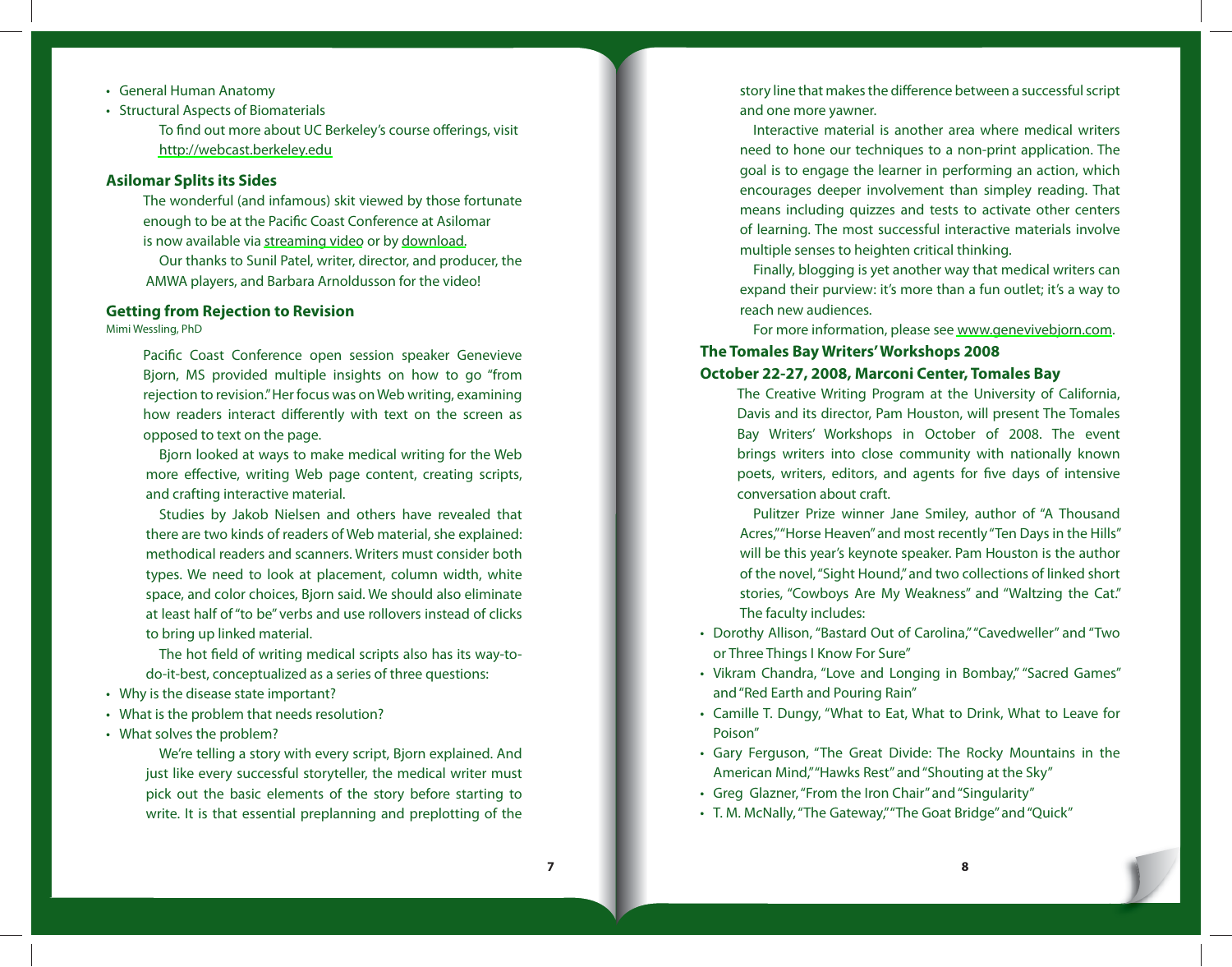The workshops will be held at the Marconi Conference Center in Marshall, on the eastern shore of Tomales Bay, just north of San Francisco. Applications are due June 16, 2008.

For more information, visit UC Davis Extension's Web site at [http://extension.ucdavis.edu/unit/arts\\_and\\_humanities/](http://extension.ucdavis.edu/unit/arts_and_humanities/) or

# call (800) 752-0881. **Chapter Report: Spring 2008 March 6, 2008**

At the two annual Board of Directors meetings, each chapter submits a report on its activities and status. Here is our chapter's report from the spring meeting:

## Board of Directors

The election for the 2008 Board of Directors was done through SurveyMonkey (www.surveymonkey.com) and voting was open from October 8 - 22, 2007. We had a great turnout with more than twice as manymembers—60—voting as in the last two elections.

All nominees were elected:

- President: Catherine Magill, PhD
- Vice President (and president-elect): Elizabeth Matovinovic
- Secretary: Barbara Boughton
- Treasurer: Sunny Bishop
- Membership Liaison: Rene McCabe
- Programs Chair: Paula Zimlicki
- Newsletter Editor: Fred Gebhart Non-elected positions
- Immediate past-president: Laura Singer
- Web-mistress: Mimi Wessling, PhD •

#### Bylaws

Additionally, we voted on amending the bylaws, to bring us into compliance with the National Bylaws. The amended bylaws were approved and have been sent to national for their approval. Once the amended bylaws are finalized, they'll be posted to the Chapter web site, www.amwancal.org, and we'll have a notice in the newsletter.

- The amended Bylaws are as follows:
- Add to Section VII, Meetings:

"The Chapter will comply with the national AMWA policy regarding the scheduling of major meetings in the specified

time period before or after the annual conference. Specifically, chapter conferences where workshops are offered or seminars lasting more than one-half day will not be held within 30 days of the annual conference."

Article VIII, Amendments, section 2:

Change "Proposed amendments to these Bylaws shall take effect immediately on approval by the Chapter membership and the AMWA National Board." to "If proposed amendments (to the bylaws) are approved by majority of chapter members who cast votes, the proposed amendment shall be forwarded to the National Board of Directors. Any amendments to chapter bylaws require the approval of the National Board of Directors as indicated in the National Bylaws."

#### Membership

The Northern California Chapter currently has about 250 members, with 42 new members since July.

### Financial status

Between the beginning of the fiscal year (July 1, 2007) and February 2008 the chapter had \$5165.60 in expenses and \$5621.57 in income. The chapter's bank balance was \$13,869.30 on February 11, 2008.

Note: Although the chapter sponsors and hosts the Pacific Coast Conference this year (and does so every other year), the monies for that event are handled separately from the chapter funds.

#### Programs

Our chapter programs are generally held during the day on a weekend, and we rotate between San Francisco, the South Bay and the East Bay, thus encouraging

attendance from members in various regions of Northern California.

Since the last report (September 15, 2007), the chapter has held 2 events with educational content and 1 social:

• October 27, 2007

Brunch in San Francisco followed by a presentation titled "Computer Health and Well-Being." This event was extremely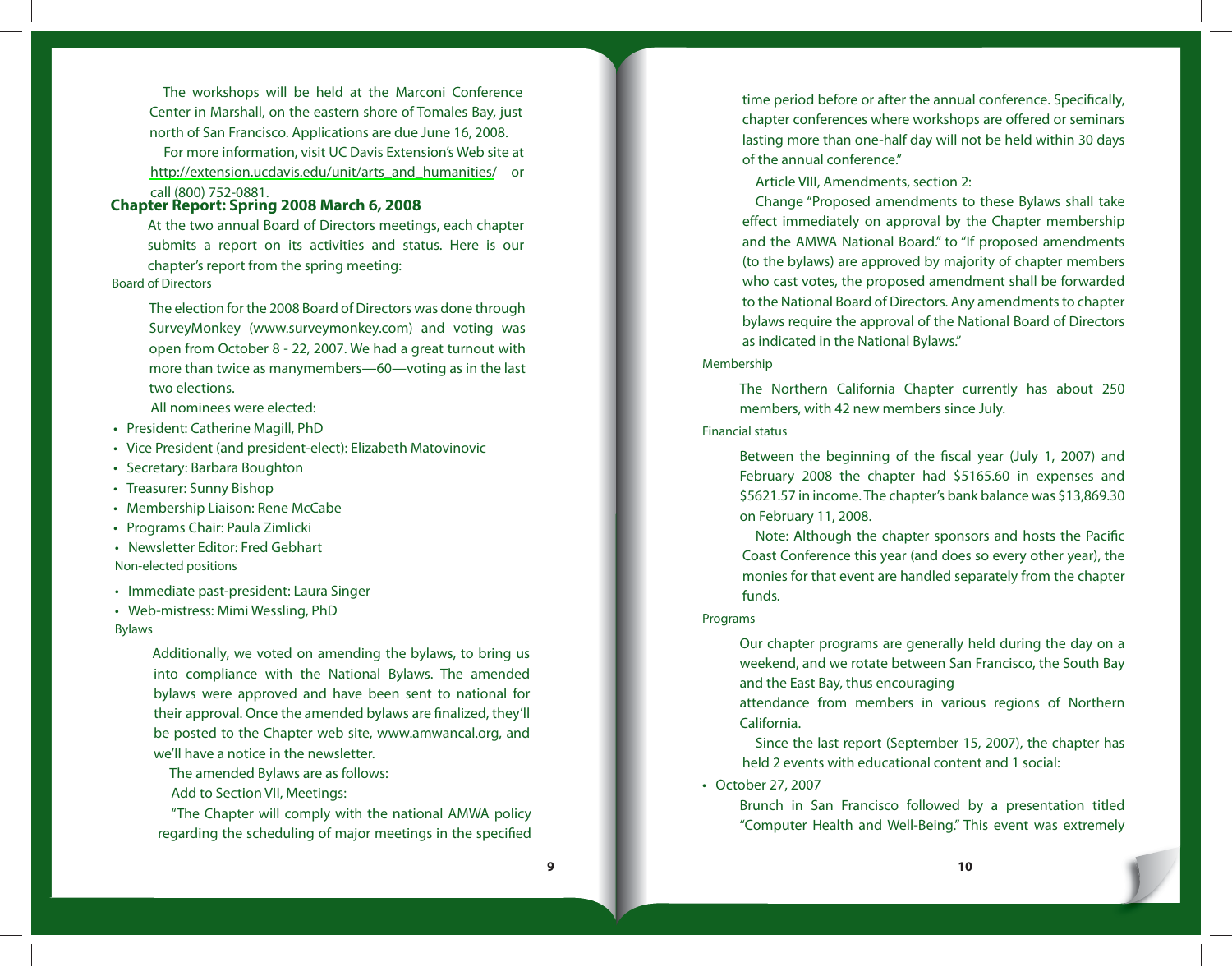successful, with 22 people attending. The cost was \$30.00 for members and \$35.00 for non-members.

#### • December 1, 2007

We purchased 15 tickets to the Body Worlds 2 exhibition at the San Jose Tech Museum (the exhibit of human bodies preserved by a new method of plastination and displayed very artistically). Ten people purchased tickets at \$19.50, but only 6 attended at the time specified. Several people went out for happy hour together afterwards.

#### January 28, 2008 •

Lunch and bocce ball social at Campo di Bocce in Livermore. The cost was \$40.00 and nine people attended.

We have discussed concerns regarding the low turnout at the last two events, as both these events were widely advertised by e-mail and in the newsletter, and posted on the website. Apparently, our members are more willing to spend their time and money on events that have an educational component than purely social events.

We are continuing with our plan of offering a program roughly every other month, alternating between a "learn-askill" event, a science event and a social event. We surveyed members last year regarding what events they would be likely to attend and will continue to try to offer those suggested events, as well as other interesting events that arise through monitoring other chapter's event suggestions.

Ideas for upcoming meetings: MOST LIKELY TO ATTEND

- Mary Roach (14)
- Ethics and medical writing (13) •
- Effect of market research on drug development (13)
- Project management (11)
- Alternative/complimentary medicine (11) •
- Writing for medical device companies (11) •
- The female brain (9) •
- Patient management & communication in diabetes (9) TOP ALTERNATIVE TOPICS
- New developments in asthma
- Autism •
- Health and disability insurance
- Communications in clinical trials •
- Issues in translation
- Desk-bound yoga
- **Communications**

We have come close to our goal of publishing a newsletter every other month, publishing issues in September, December and February, and expect to have another issue out before the end of April.

In mid-September we discovered that the email distribution system we had been using no longer worked, probably due to the change in website hosts. This has been solved through working with the new website host.

We hosted this year's Pacific Coast conference at the Asilomar Conference Center, in Pacific Grove, CA, held March 30 to April 2, 2008. The conference included 4 AMWA curriculum workshops and 9 open sessions.

The new board has held one full board meeting, a teleconference on February 11.

# **Tour Word's Table Properties Dialog Box**

Maggie Norris

Word sometimes offers more automation and flexibility than we want. Using the **Table Properties** dialog box can damp down some of Word's spontaneity.

Like most of the items on the **Table** menu, the **Table Properties** dialog box is available only when the insertion point (cursor) is in a table. To explore the power of this dialog box, insert a new table (**Table | Insert | Table**) or call up a favorite table. The **Table Properties** dialog box has four tabs: **Table**, **Row, Column**, and **Cell**.

#### Table Tab

With the insertion point in the table, call up the **Table Properties**  dialog box: **Table | Table Properties**.

The dialog box opens by default to the **Table** tab. Choose options here that affect some major things about the table format, like its size and alignment on the screen or page.

**11** 12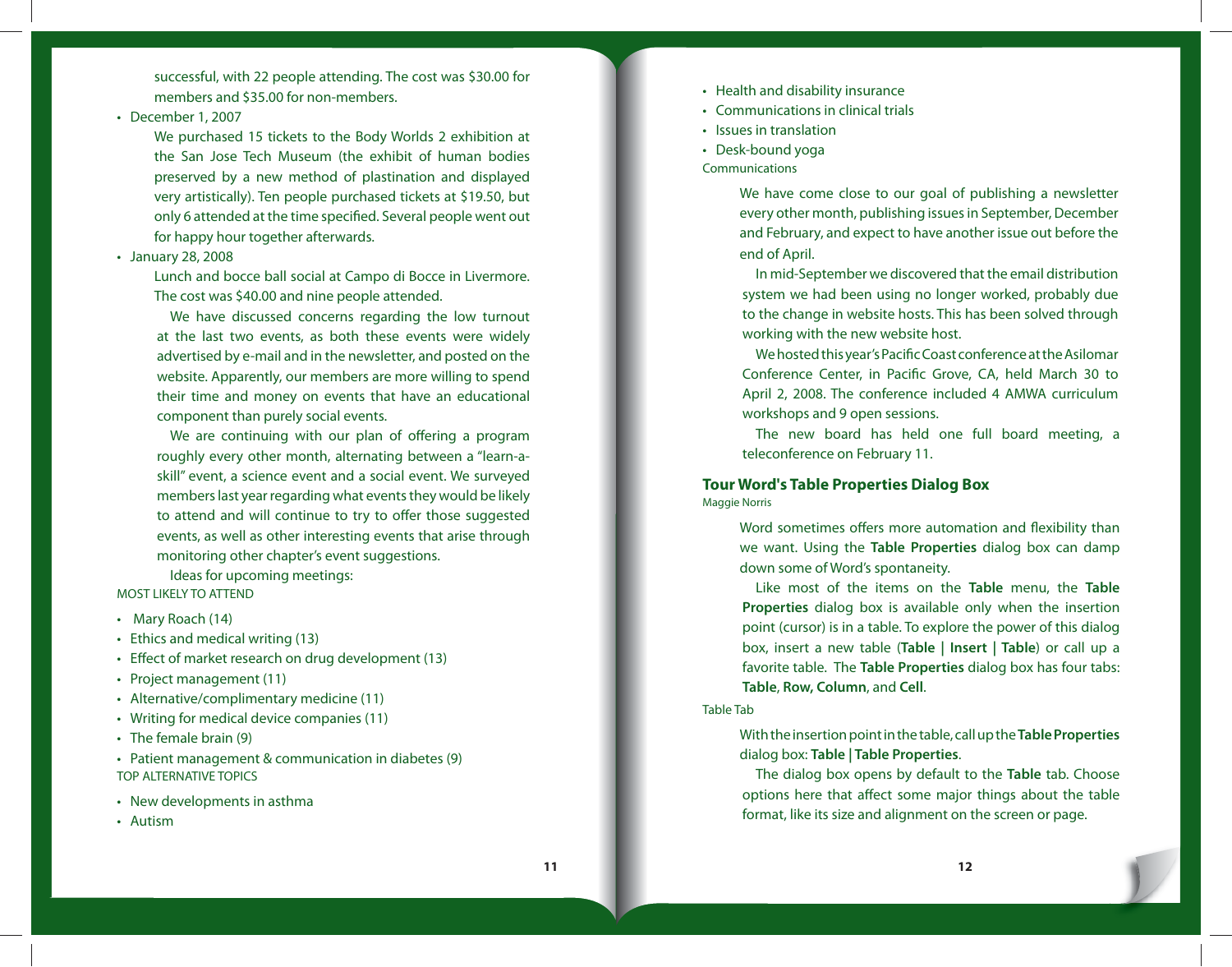Size

When you don't know or are not concerned about the width of the table, leave **Preferred Width** deactivated.

When you activate **Preferred Width**, a scaling box and a drop-down list **Measure in** become available.

In the drop-down list, choose **Percent**.

In the scaling box, choose **100%**. Click **OK** to save the settings and close the dialog box.

This table will be automatically resized if you change the page width (right and left margins).

I have not a found a use for the alternative choice here, **Inches**. It doesn't do what I would expect, which is to keep the table at the specified width. Happily, Word has other ways to do that. (Check out Table | Autofit.)

#### Alignment

Choose whether you want the table aligned left (the best choice in most situations), centered, or aligned right.

If you choose **Left**, a scaling box on the right allows you to specify an indent from the left margin. In most situations, choose **0** to keep the table aligned along the left page margin. Text wrapping

For technical documents, choose **None** to cause the table to remain in place vertically in relation to the surrounding text. This means the table will always display and print between the 2 paragraphs it is now between.

## Borders and Shading

Clicking the **Borders and Shading** button calls up another dialog box. This dialog box is a topic for another day.

If you're not familiar with the borders and shading options, schedule some time to experiment. It is even possible to change from the default 4-sided-border-around-every-cell to something more readable and pleasing.

## **Options**

Click the **Option**s button to call up the **Table Options** dialog box. Here is where you can improve the readability of tables.

By specifying default top and bottom cell margins, you can build in some horizontal "white space" (visual breathing room) into your table. If you have been attempting to add white space

with paragraph formatting (Space above, Space below), you may want to pull **Table Options** into the toolbox as well. The default can be overridden, if necessary, in individual cells.

Before you click **OK**, notice the checkbox labeled **Automatically resize ...** . Always deactivate any "Automatic" option unless you know exactly what it does. Row tab

Options selected in the **Row** tab will be applied to the row containing the insertion point or to all selected rows.

Size

To specify the height of one or more rows, select the row(s), then click on the **Row** tab.

Activate **Specify height**; make appropriate entries in the scaling box and dropdown list. Before you click **OK**, notice the **Previous Row** and **Next Row** buttons, which include arrows. Use the arrows to move the insertion point from one row to another to apply row height settings to other rows.

Take a minute to look at the other settings on this tab. Allow Row to Break Across Pages

We recommend that you deactivate Allow row to break across pages. The setting will apply to the selected row(s).

In most cases, you should deactivate this checkbox for the entire table: **Table | Select |Table. Table | Table Properties | Row**. Deactivate the checkbox.

## Repeat as header row

If you have a multi-page table, you may want the column headings row to display at the top of each page on which the table appears. To do this, first close all dialog boxes and return to your table. Place the insertion point in the header row (or select the entire row).

Navigate to the **Row** tab. Activate **Repeat as header row**. Click **OK** to save the setting. Close the **Table Properties** dialog box.

Column tab

This tab allows you to specify the width of each column. If you are editing a table and the column resists resizing, check the settings on this tab.